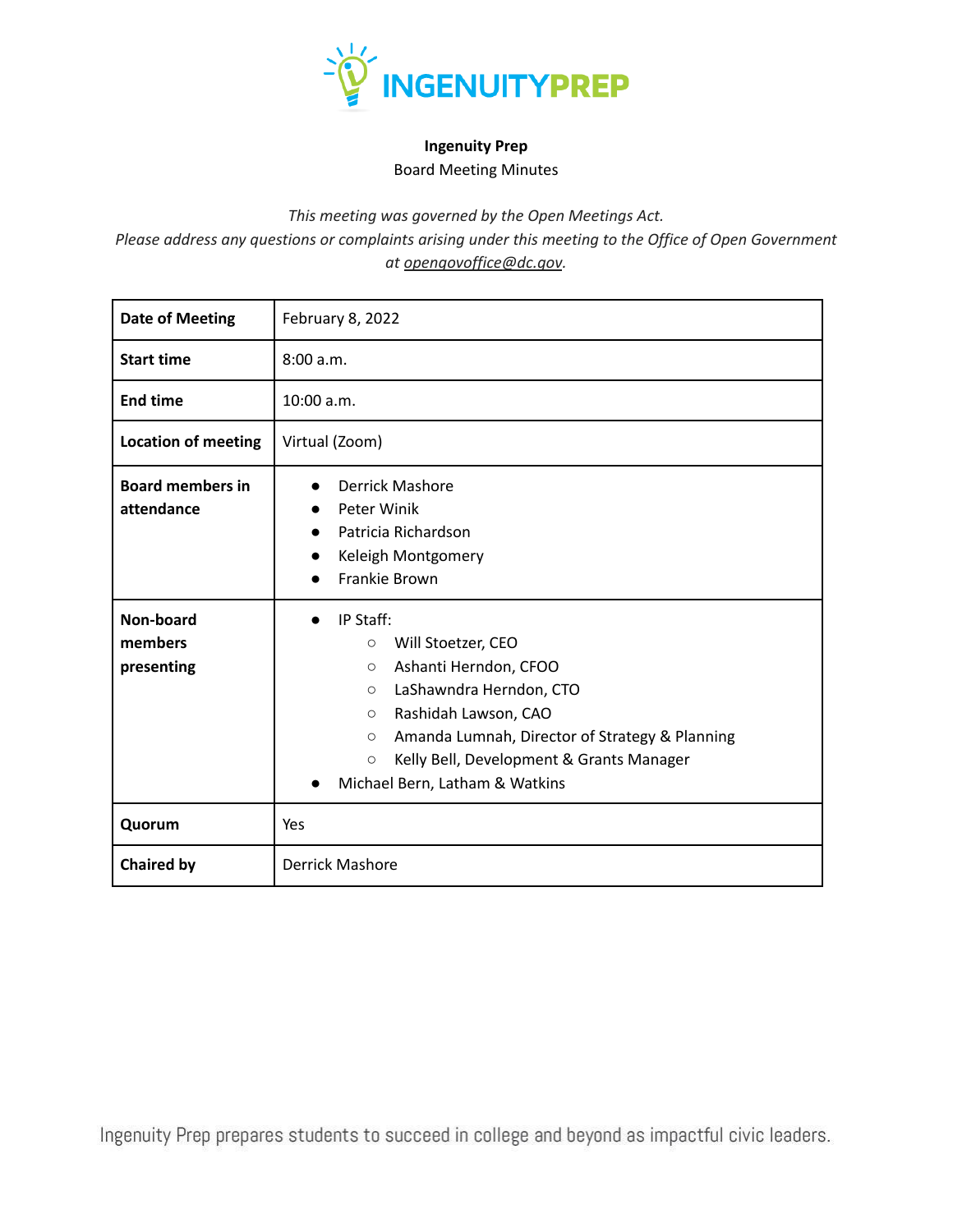

| <b>Discussion</b>                              |                                                                                                                                                                                                                                                                                                                                                                                                                                                                                                                                                                                                                |  |  |
|------------------------------------------------|----------------------------------------------------------------------------------------------------------------------------------------------------------------------------------------------------------------------------------------------------------------------------------------------------------------------------------------------------------------------------------------------------------------------------------------------------------------------------------------------------------------------------------------------------------------------------------------------------------------|--|--|
| <b>Agenda Item</b>                             | <b>Summary of Discussion</b>                                                                                                                                                                                                                                                                                                                                                                                                                                                                                                                                                                                   |  |  |
| <b>Welcome/Minutes</b>                         | Derrick Mashore welcomed the board. Approval of Meeting Minutes was<br>moved to later in the agenda as the Board had not yet reached a quorum.                                                                                                                                                                                                                                                                                                                                                                                                                                                                 |  |  |
| <b>CEO Report</b>                              | Will Stoetzer presented highlights from the CEO report, including sharing the<br>status of org-wide goals. The Board asked clarifying questions about the<br>report, with a focus on 8th grade students' high school applications. Will<br>also noted updates on securing the school facility and PCSB's plan to not tier<br>schools this year, impacting two of the org-wide goals. LaShawndra<br>Thornton also presented an update on Talent at Ingenuity Prep. The Board<br>discussed how to contextualize data with historical comparisons, given that<br>SY21-22 is so different from pre-pandemic years. |  |  |
| <b>Minutes</b>                                 | Having reached a quorum, the board voted to approve the November 16<br>and November 30 meeting minutes.                                                                                                                                                                                                                                                                                                                                                                                                                                                                                                        |  |  |
| <b>Strategic Planning</b><br><b>Committee</b>  | Will Stoetzer presented on the next steps with the Public Charter School<br>Board to approve the refreshed mission language, and provided an update<br>on development of Portrait of an IP Grad and beginning implementation of<br>the strategic plan. The Board reviewed the full strategic plan and engaged in<br>a short discussion about the finalized priorities and implementation<br>timeline. The Board voted to approve the full strategic plan.                                                                                                                                                      |  |  |
| <b>Academic</b><br><b>Committee</b>            | Rashidah Lawson presented on student outcomes from the most recent<br>assessment cycle, highlighting significant gains on Kindergarten, 1st Grade,<br>and 3rd Grade reading levels. She also shared context for other results,<br>including the timing of the assessment cycle (shortly after a return from a<br>whole-school precautionary virtual instruction period). The Board discussed<br>the results and shared appreciation for the school staff's resilience and<br>determination to drive student progress throughout the challenges<br>represented by the pandemic.                                 |  |  |
| <b>Audit &amp; Finance</b><br><b>Committee</b> | Ashanti Herndon presented the timeline for development of FY23 budget<br>and shared the top priorities in the budget for the year. She shared an<br>update on student enrollment and recruitment status as key drivers for<br>budget development, highlight areas of strength and growth for enrollment.<br>Will shared the recent UPSFF increase announced by the city.                                                                                                                                                                                                                                       |  |  |

Ingenuity Prep prepares students to succeed in college and beyond as impactful civic leaders.